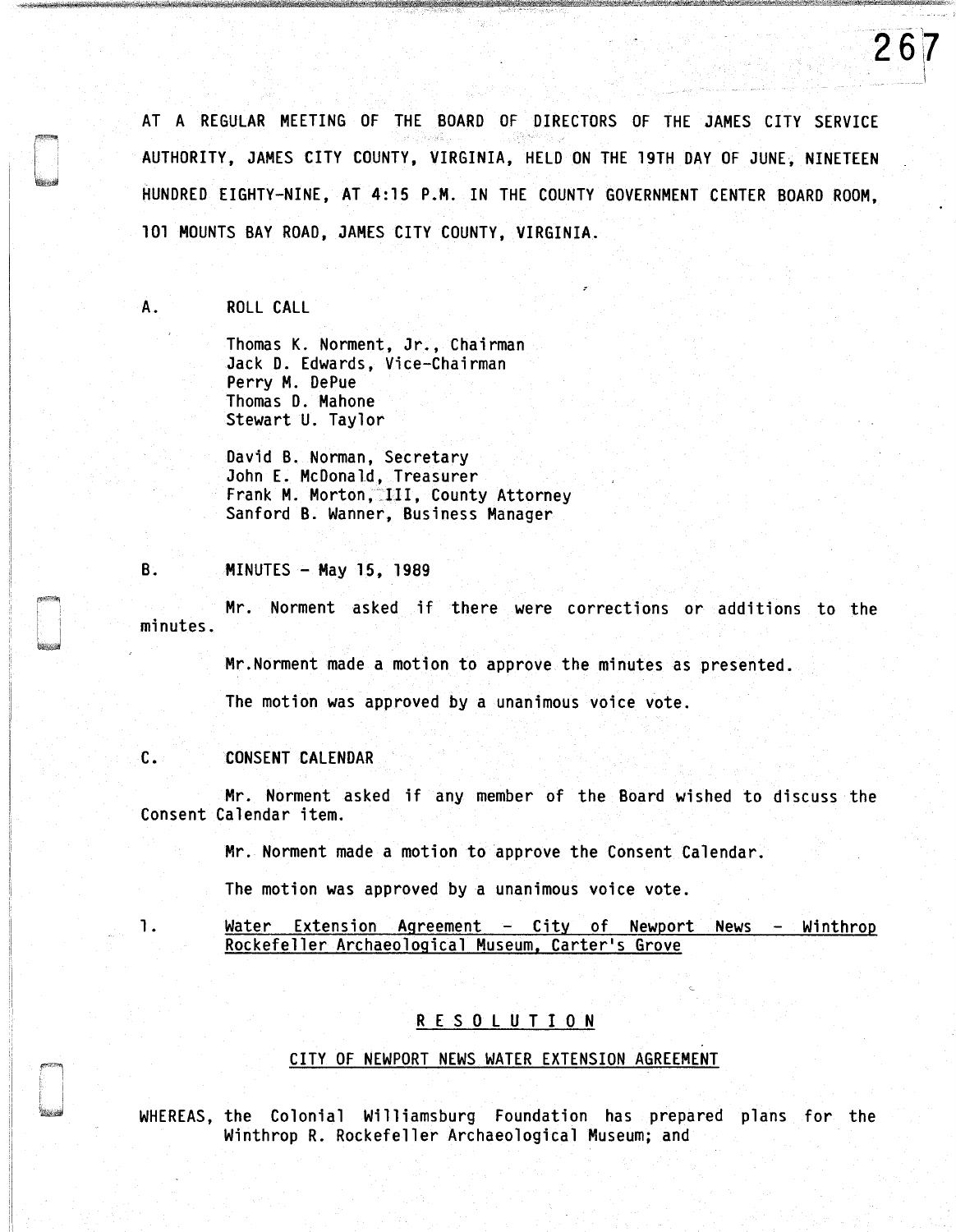WHEREAS, the City of Newport News has prepared a water extension agreement with extension of city water mains to serve this development; and

WHEREAS, all testing fees and inspection fees have been paid by the Colonial Williamsburg Foundation.

ri· **\** 

D . . '

NOW, THEREFORE, BE IT RESOLVED that the Board of Directors of the James City Service Authority, James City County, Virginia, does hereby authorize and direct the Chairman and Secretary to execute the Newport News Water Extension Agreement on behalf of the Service Authority.

### D. BOARD CONSIDERATIONS

#### 1. Smoking Policy

A smoking policy is proposed for facilities owned and operated by the James City Service Authority.

Mr. Edwards made a motion to approve the resolution with attached policy.

The motion was approved by a unanimous voice vote.

### R E S 0 L U T I 0 N

### SMOKING POLICY

- WHEREAS, numerous studies have concluded that smoking adversely affects the health of persons who are actively and passively exposed to tobacco smoke; and
- WHEREAS, the James City Service Authority Board of Directors is interested in protecting the health and well being of employees and citizens who use County facilities.
- NOW, THEREFORE, BE IT RESOLVED that the Board of Directors of the James City Service Authority, James City County, Virginia, approves the attached policy prohibiting smoking within the James City Service Authority facilities effective September l, 1989.

## E. PUBLIC COMMENT

Mr. Mel Bryant, 313 Farmville Lane, spoke in opposition to the requirement for public sewer connection for his property, stating that in his opinion this property does not meet the sewer connection requirement and that the adjacent lot at 120 Powhatan Drive was not required to connect in February 1985.

 $-{\bf 1}$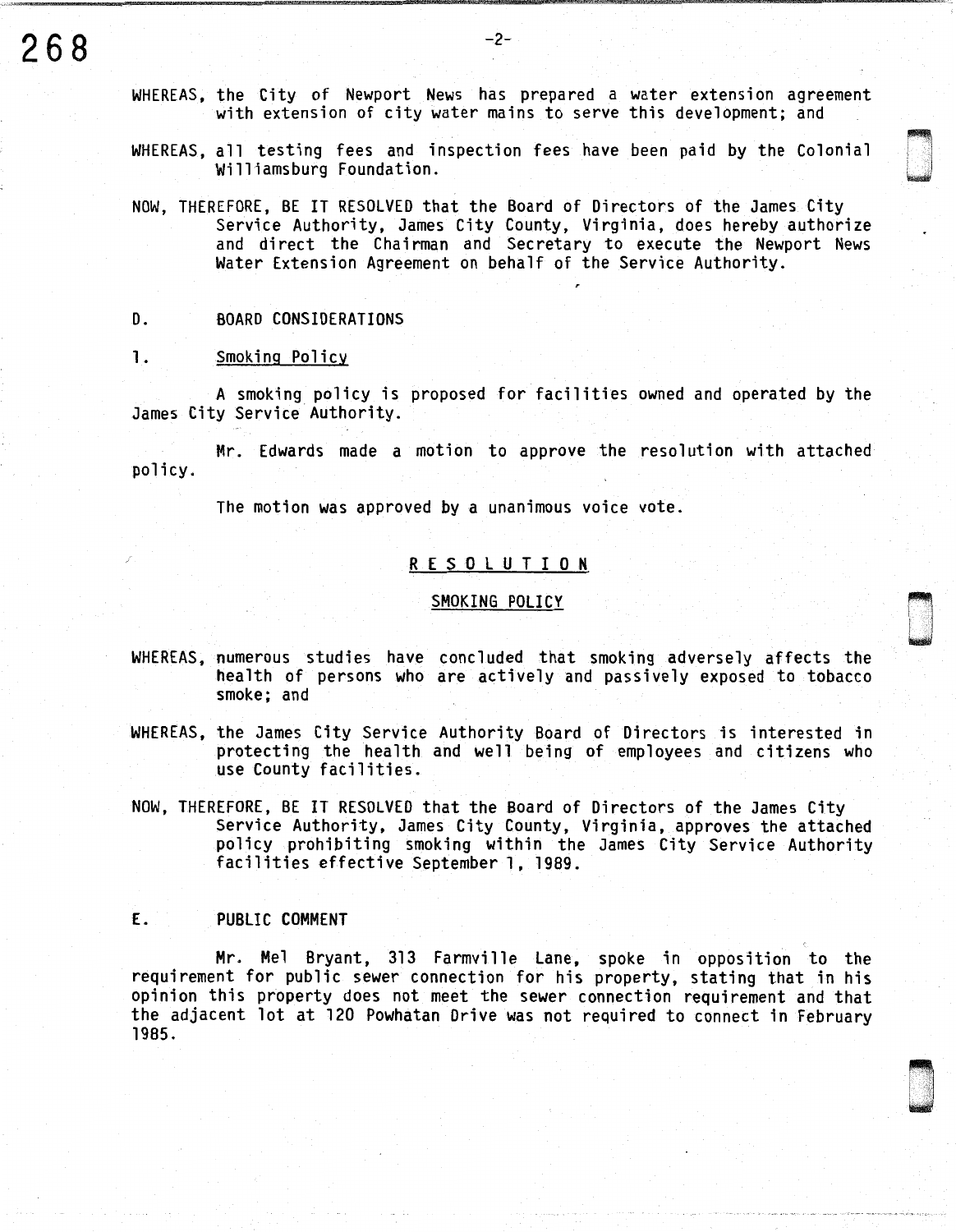Discussion of the requirements followed, and Mr. Taylor made a motion to make an exception to the ordinance and allow use of a septic tank.

By voice, the vote was: AYE: Taylor (1). NAY: Edwards, Mahone, DePue, Norment (4).

By consensus, the Board requested that staff review the ordinance and make a recommendation of whether an amendment is needed.

Mr. Edwards made a motion to adjourn.

The motion was approved by a unanimous voice vote.

The Board adjourned at 4:45 p.m.

'  $Q_4$ 8 -

David B. Norman Secretary

o an Raig

1036w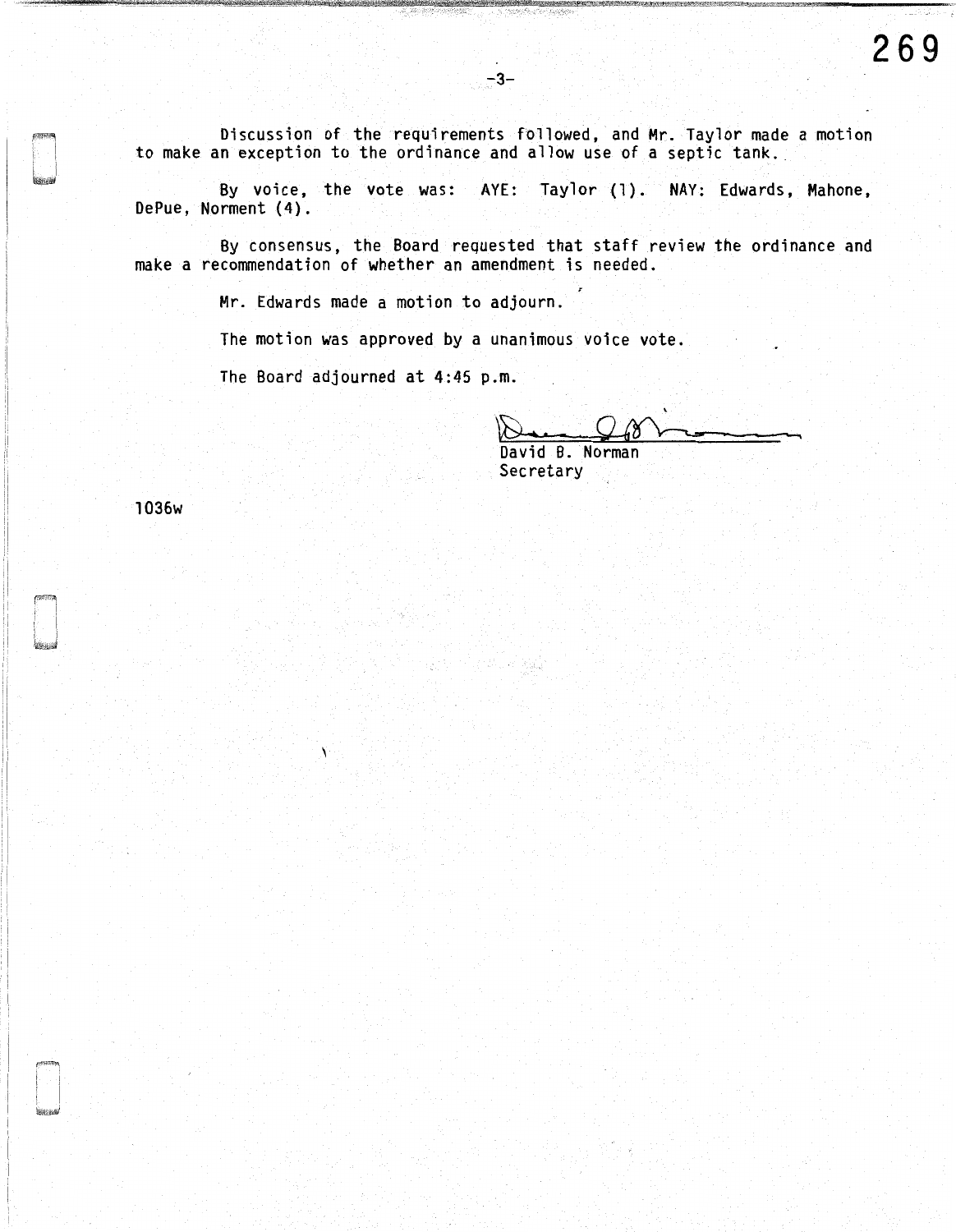Extension Agreement No. 156-FY89

!0!!1!!!! I!t "··. ij!16&!Jilii!M:~~ h%' \_ W~®f1i'11<\$.f"""i1iM"""";;·~ ... }!""'-.%"---.""'-"",•.:-illfi~'q-~--~-:;f-'f]j;\{j,~

": -~: ~.J:~~~j;,<~ ~~--·-

**Deserte**<br>Deserte

'

.<br>.<br>.<br>.

Location: Winthrop R. Rockefeller Archaeological Museum

> Roberts District James City County, Virginia

CITY OF NEWPORT NEWS, VIRGINIA DEPARTMENT OF PUBLIC UTILITIES AGREEMENT TO EXTEND WATER MAIN BY CITY

This Agreement, made this  $\frac{230}{100}$  day of June 19 \_\_\_ , by and between the City of Newport News, a Municipal Corporation of the Commonwealth of Virginia, hereinafter referred to as "City", and James City Service Authority, hereinafter referred to as "Applicant".

WHEREAS, the Applicant has applied to the City to extend its system and supply water service to the premises constructed or intended to be constructed, on the tract or plot of land as shown on the development map or plot plan attached hereto and made a part hereof, known as Winthrop R. Rockefeller Archaeological Museum, and marked Exhibit "A"; and,

WHEREAS, the Applicant will deposit with the City upon execution and delivery of this Agreement, the sum of \$4,358.00 which is the City's estimate of the cost of the installation of one  $(1)$  8" sprinkler service, plus the charge for one  $(1)$   $5/8"$ meter (for irrigation) and service pipe installation. The charge for- the meter and service pipe installation is in no event refundable. Estimated cost of sprinkler service installation, plus charge for meter and service pipe installation, and easement recordation is shown on Exhibit "B", attached hereto.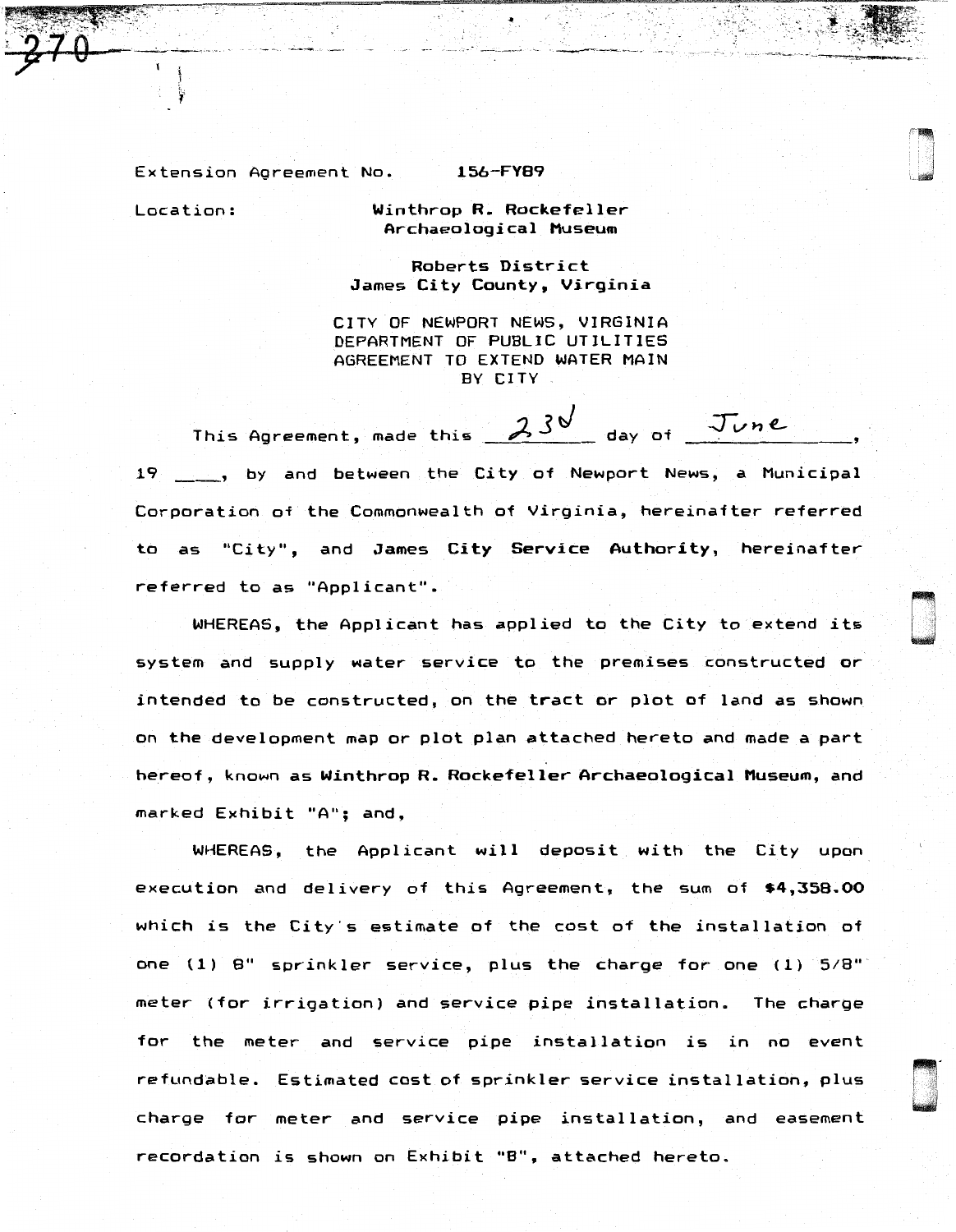NOW, THEREFORE. for and in consideration of the premises, and the mutual covenants and agreements herein contained the parties hereto agree as follows:

أوالمهلهب أتعالمه

i iyay ugibor.

1. The Applicant will pay the current System Development Charge as established by ordinance in effect at the time of request for installation of each meter assembly when such installation is "made-ready-for" and requested by the Applicant {Estimated cost of System Development Charges are shown on Exhibit "8").

2. The Applicant will furnish, at no cost to the City, all necessary easements for water facilities, prepared in compliance with City standard form (see Exhibit "C'') prior to acceptance of the water system and tie-in to the existing system.

3. The Applicant will deposit the sum of \$4,358.00 with the City for estimated cost of the installation of an 8" sprinkler service, cost of the meter, service pipe installation and appurtenances.

a. The City will retain the sum necessary to pay the cost of the sprinkler service and appurtenances.

b. The City will refund to the Applicant as soon thereafter as all costs have been ascertained, any excess of the deposit made by the Applicant over actual cost of the water facilities without interest.

c. Should actual cost of water facilities exceed the estimated cost thereof, Applicant agrees to pay on demand to the City, such amount as actual cost that exceeds the deposit.

A plus System Development Change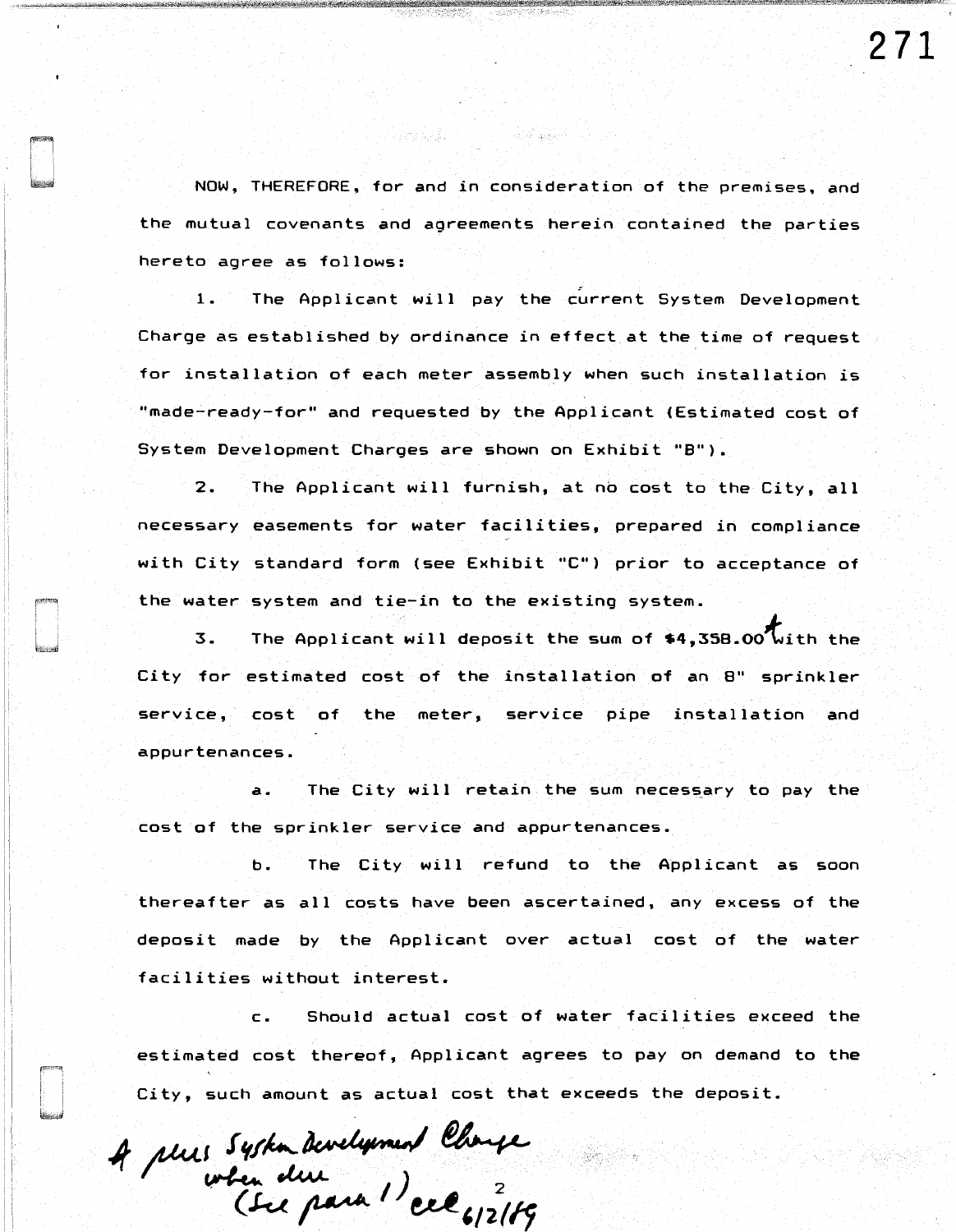**272** 

4. The City will install said sprinkler service, subject to provisions of this Agreement.

5. Facilities installed by the City pursuant to this Agreement shall be the property of the City, its successors and assigns.

6. The Applicant will furnish plat showing location of meter boxes and provide a marker on site indicating location for meter box installations on each individual lot or building as required.

7. The City shall have the right to make further extension of this water facility after its construction.

8. The City assumes no responsibility for settlement of trench for pipeline or service lateral after the installation is completed.<br>9. Refund to Applicant such amount as provided in the City

Water Policy in existence on the date of the contract.

10. No work shall be started until any new streets and/or alterations of existing streets are brought to final subgrade with curb and gutter in place.

11. No permanent pavement shall be completed until it has been determined by the Applicant that all water facilities and service laterals have been installed.

12. The water meters and service laterals will be installed subject to the current ordinance requirements.

13. This Agreement shall be binding upon the respective parties, their successors and assigns.

3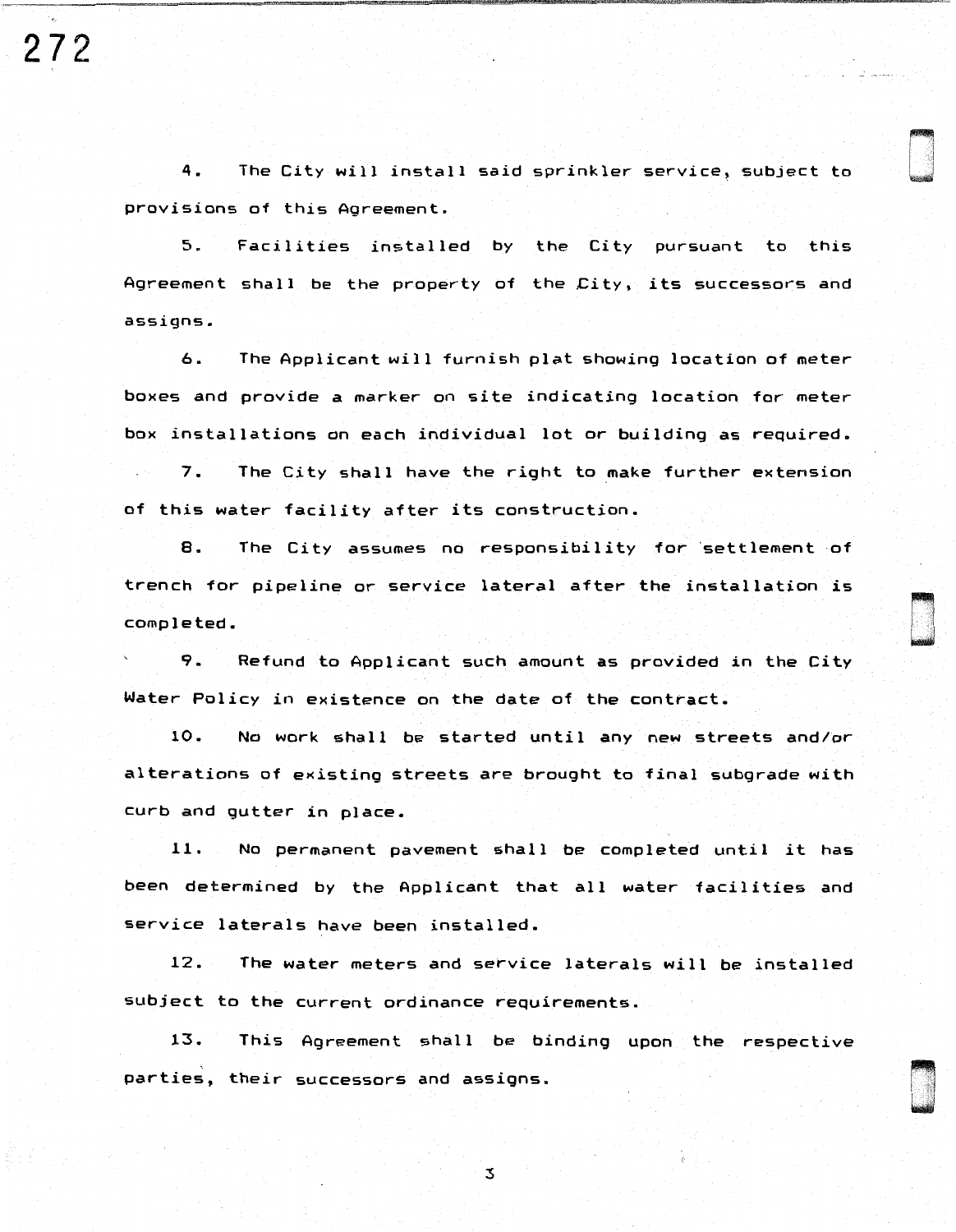IN WITNESS WHEREOF, the parties hereto have duly executed this Agreement as of the date first above written.

CITY OF NEWPORT NEWS

74/Mullet  $BY:$ 

(Name of Applicant)

BY: Inno Knowledge

ATTEST:

(to be used only when corporation is Applicant)

If corporation, must be signed by officer having authority to execute contracts and attested and seal affixed by secretary of corporation.

4